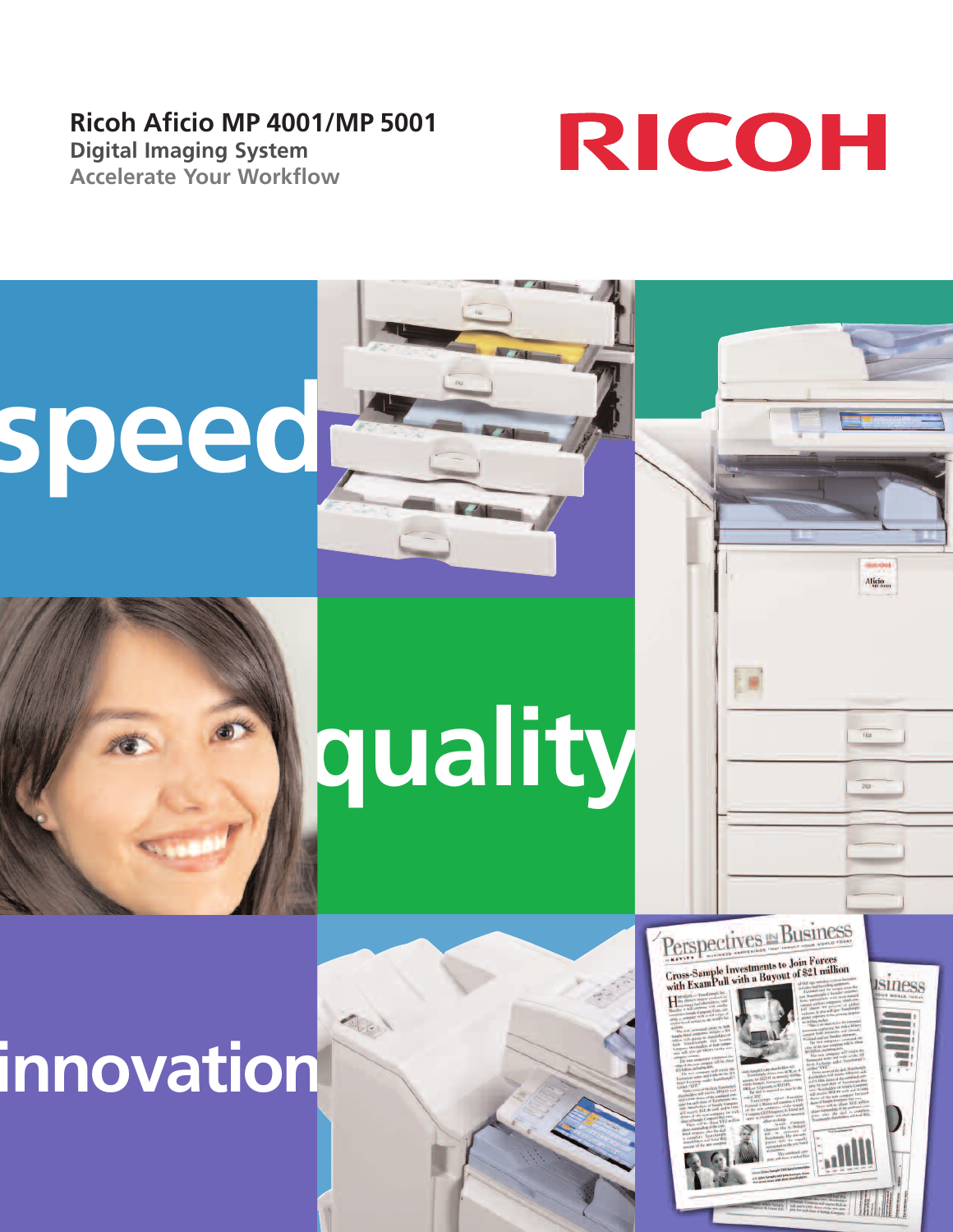## **Ricoh Aficio MP 4001/MP 5001**

**Engineered for outstanding performance.**

**To stay competitive, organizations are doing more with less. Companies are consolidating resources, eliminating redundancies and taking every opportunity to keep productivity high while maintaining information security and supporting sustainability. The RICOH® Aficio MP 4001/MP 5001 aligns perfectly with these strategies. These systems are designed to take on an incredibly wide variety of document tasks and come equipped with powerful new solutions: the Personal Paperless Document Manager (PPDM™) software and the breakthrough App2Me® portable workflow solution. These solutions will help you streamline workflow and minimize operating costs.**

> **RECOR Afficio**

 $\rm{m}$ 

 $200$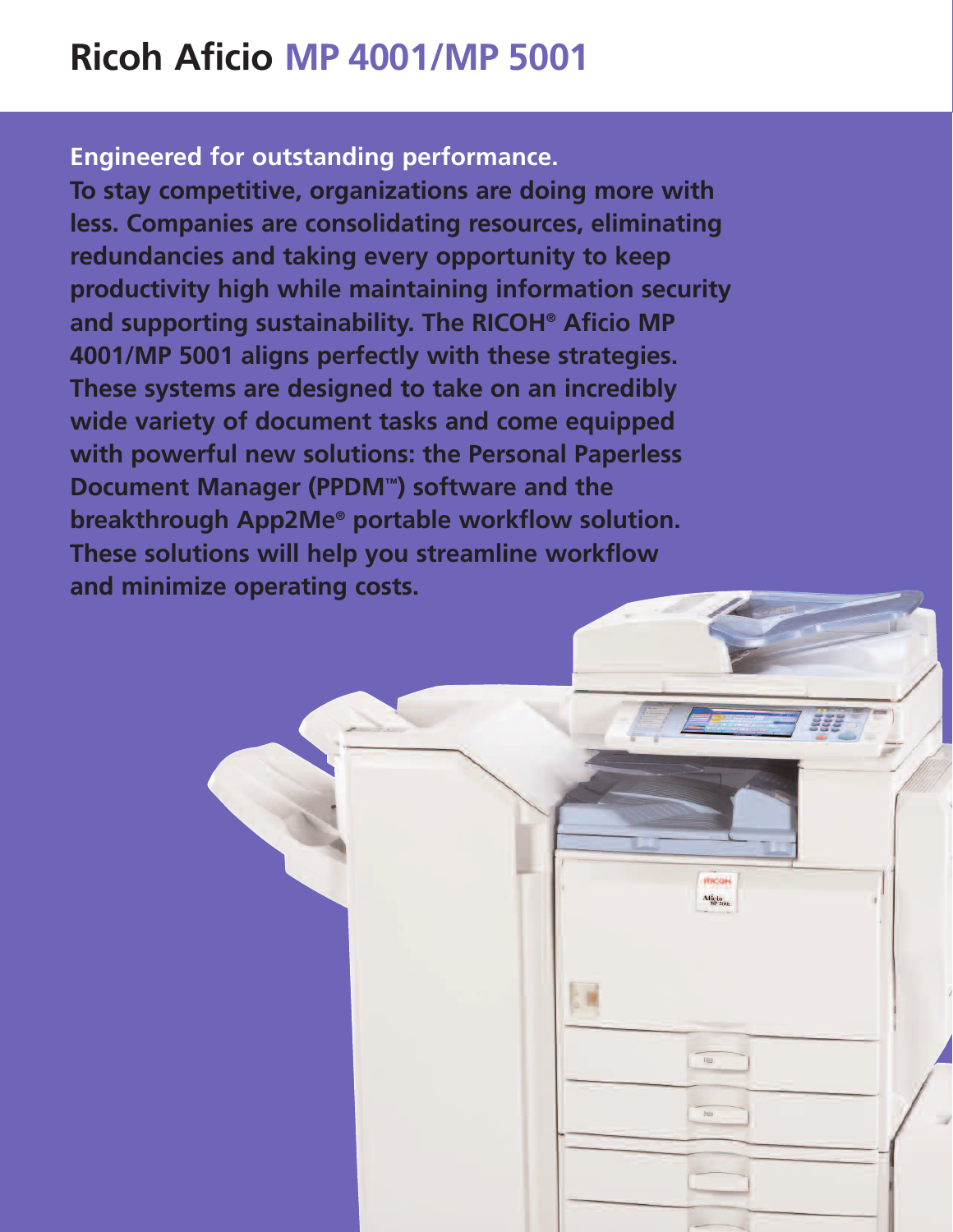## **FlexibleSecureEfficientDynamic**

## **Improve Productivity Immediately**

#### **Expect fast, high-quality results from the Ricoh Aficio MP 4001/MP 5001. It is equipped to help your office print, copy, scan, fax or distribute critical documents.**

- Boost productivity by copying or printing up to 50 pages per minute.
- Turn everyday documents into impressive, professionally finished output with three finishing options, including a 1,000-Sheet Booklet Finisher.
- Manage document processing and storage capacity with 768 MB RAM and a 40 GB Hard Disk Drive (HDD).

## **Keep Workflow Moving**

### **Trust the Ricoh Aficio MP 4001/MP 5001 to provide practical functions that make it easy to run your office efficiently and help everyone stay on task.**

- Establish cost control. Set print or copy quotas for up to 500 users with the account limit feature.
- Give critical print and copy jobs higher priority with the Job Function List, which allows you to send any job to the top of the queue for immediate output.
- Ensure efficient production of reports, presentations and training materials with standard support for PCL or optional Adobe® PostScript®3™.
- Keep your local network clear. PDF Direct Print\* lets you send PDF files directly to the MFP without opening Adobe® Acrobat™ software.
- Give mobile workers an edge. Mail to Print\* allows them to print without installing drivers. Users can send an e-mail to the system and have it print the attached PDF or JPEG file. \*Requires optional equipment.

## **Customize Documents and Workflow**

#### **Personal Paperless Document Manager (PPDM) enables users to capture, combine, convert and share the three most prominent document types: paper, PDFs and Microsoft® Office files.**

- Make document distribution easy, secure and productive. Send paper and electronic files to virtually any destination, including e-mail, FTP sites, Web folders, Microsoft SharePoint and content management systems.
- Transform paper originals into fully editable Microsoft Office files, PDFs or fillable forms that can be edited and electronically completed. Extract data from fillable forms into a .csv file for analysis. Convert digital and paper documents into WAV audio files.
- Create custom workflows. When users authenticate to the system, the interface shows only the personalized view they create at their desktop computers.

## **Enhance Personal Productivity**

#### **The App2Me® solution revolutionizes document management, enabling users to create customized workflows and execute them anywhere they go.**

- Download widgets to any client (desktop PC, laptop or Smartphone) and use them on any Ricoh MFP enabled with App2Me.
- No matter where you go, your experience at each App2Me-enabled MFP remains completely personalized for maximum convenience.
- Simplify complex workflows. Widgets can be created to combine, distribute, edit and create documents, as well as perform many other tasks automatically.
- Maximize productivity. App2Me improves efficiency through widgets that control a virtually endless array of MFP, software or Web services-driven workflows.
- Create specialized widgets for virtually any need, in any framework across multiple platforms that App2Me supports, such as Google Desktop™ and more.



The optional keyboard provides an alternative way to enter data at the device.\* \*Does not support all functions.



Create unique scanning workflows and save time with Personal Paperless Document Manager (PPDM).



With App2Me, you can download timesaving and workflow-enhancing widgets and use them at any Ricoh MFP enabled with the App2Me solution.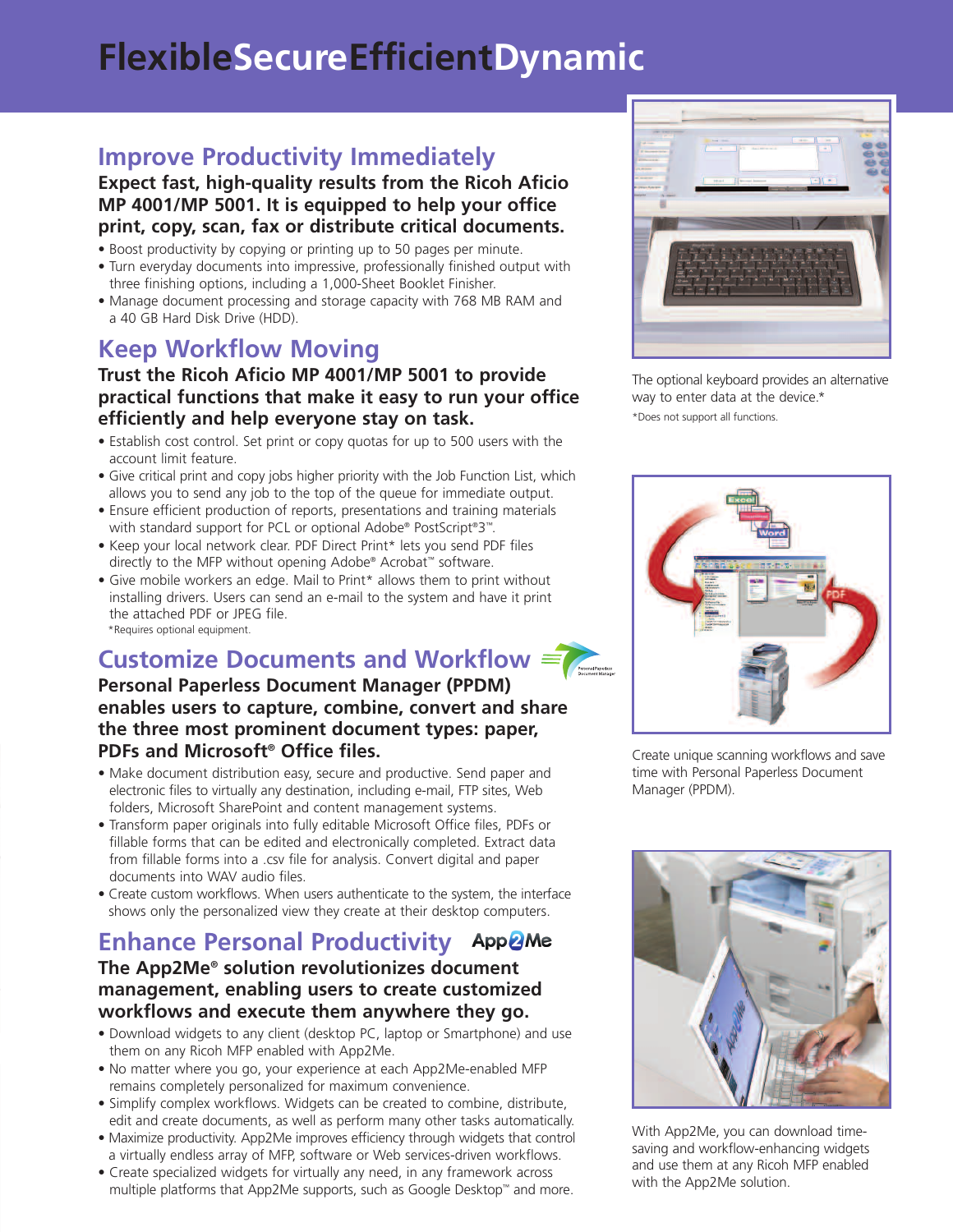## **ReliablePowerfulVersatileFast**

## **Eliminate Distribution Costs**

**Designed to serve as your office's zero-cost document distribution portal, the Ricoh Aficio MP 4001/MP 5001 incorporates an impressive lineup of technologies.**

- Scan full-color or black & white originals and share them instantly — and at no cost — with Scan-to-Email/Folder/HDD.
- Do not spend time searching for e-mail addresses. The system pulls the correct address for each recipient directly from up to five LDAP servers.
- Never waste time or resources on rescans. See full-color thumbnails of every scanned page on the control panel, so you can verify quality prior to distribution.
- Minimize file sizes for full-color scans with the High Compression PDF feature, which keeps large files off the network.
- Keep the network moving with Scan-to-URL. It stores documents on the HDD, then sends recipients a link that enables viewing or downloading via Web browser.

## **Next-Generation Faxing**

#### **The Ricoh Aficio MP 4001/MP 5001 includes the latest fax technologies to reduce costs and minimize transmission time.**

- Take advantage of up to three analog lines with the Super G3 modem. This improves total fax capacity and helps prevent bottlenecks.
- Send documents directly to e-mail addresses and eliminate longdistance costs with Internet Fax capabilities.
- Forward inbound faxes to e-mail addresses, network folders or the system's HDD and go completely paperless.

## **Protect Critical Documents**

#### **The Ricoh Aficio MP 4001/MP 5001 includes the high-end security technologies required to keep documents safe from a variety of threats at every stage of workflow.**

- Prevent unauthorized access and usage with password protection.
- Keep sensitive documents safe without expensive mail boxes. Locked Print holds printed files in memory until authorized users enter a PIN code or password.
- Secure latent images remaining on the system's internal hard drive with the DataOverwriteSecurity System (DOSS).

## **User-Friendly Management**

#### **Make every administrator's life easier with intuitive tools for system management, device monitoring, troubleshooting and other tasks.**

- Configure system settings, address books and more with Web Image Monitor.
- Manage multiple Ricoh devices remotely with Web SmartDeviceMonitor.
- Request alerts for low supplies or error detection with Auto E-mail Notification.
- Automate service calls with @Remote™ (network appliance or embedded), which can be configured to notify service and supply alerts.



## **The Total Green Office Solution Ricoh continues its**



**long-standing commitment to developing office solutions with environmentally friendly and superior energy- and supply-saving features, without compromising productivity.**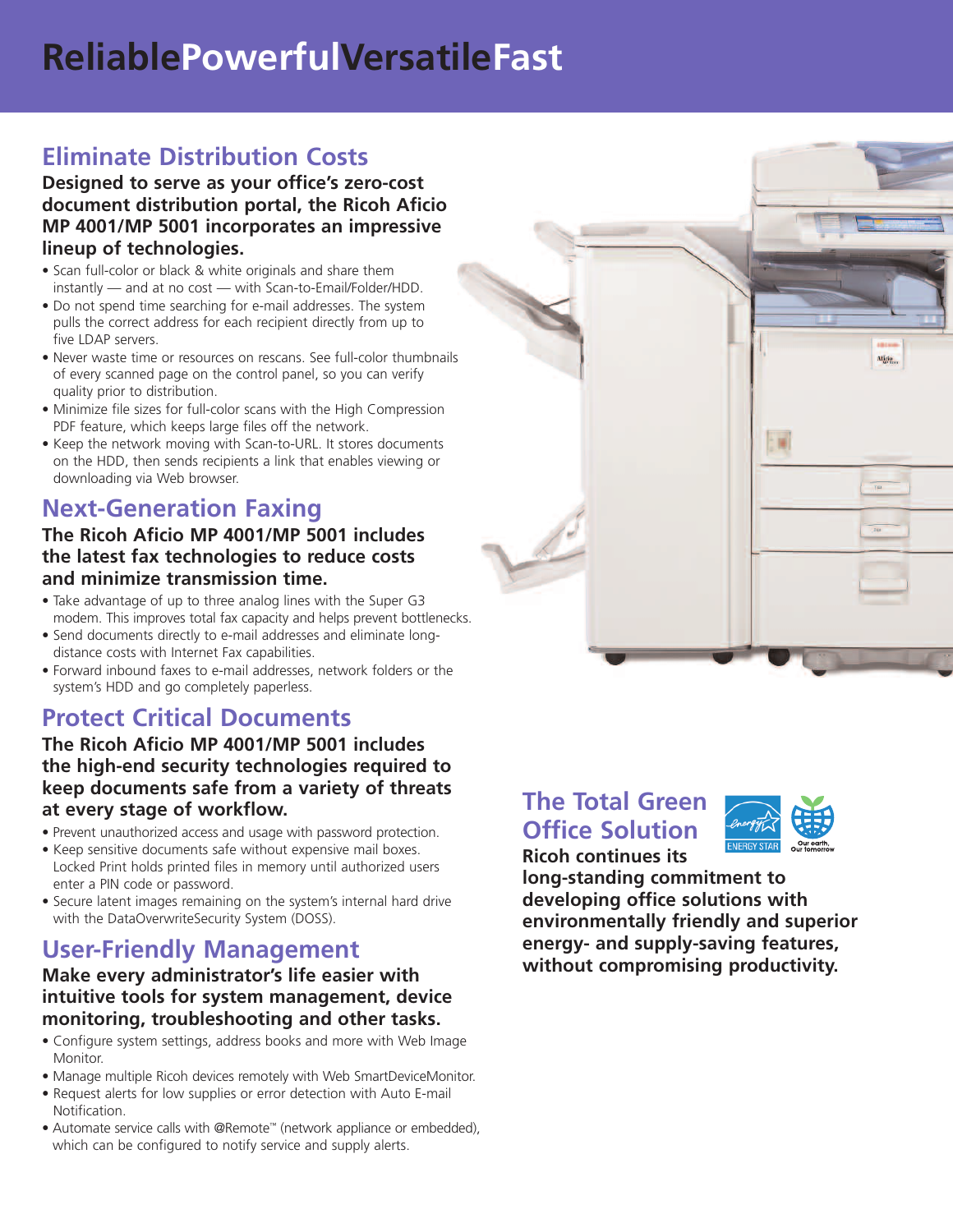## **ReliableSecureFastVersatile**

## **Improve Speed, Efficiency and Productivity**

#### **1,000-Sheet Finisher**

Holds up to 1,000 sheets of 8.5" x 11" or smaller, 20 lb. Bond (500 sheets of 8.5" x 14" or larger) and offers automatic three-position stapling.



refaxing or redistribution.

for all users.